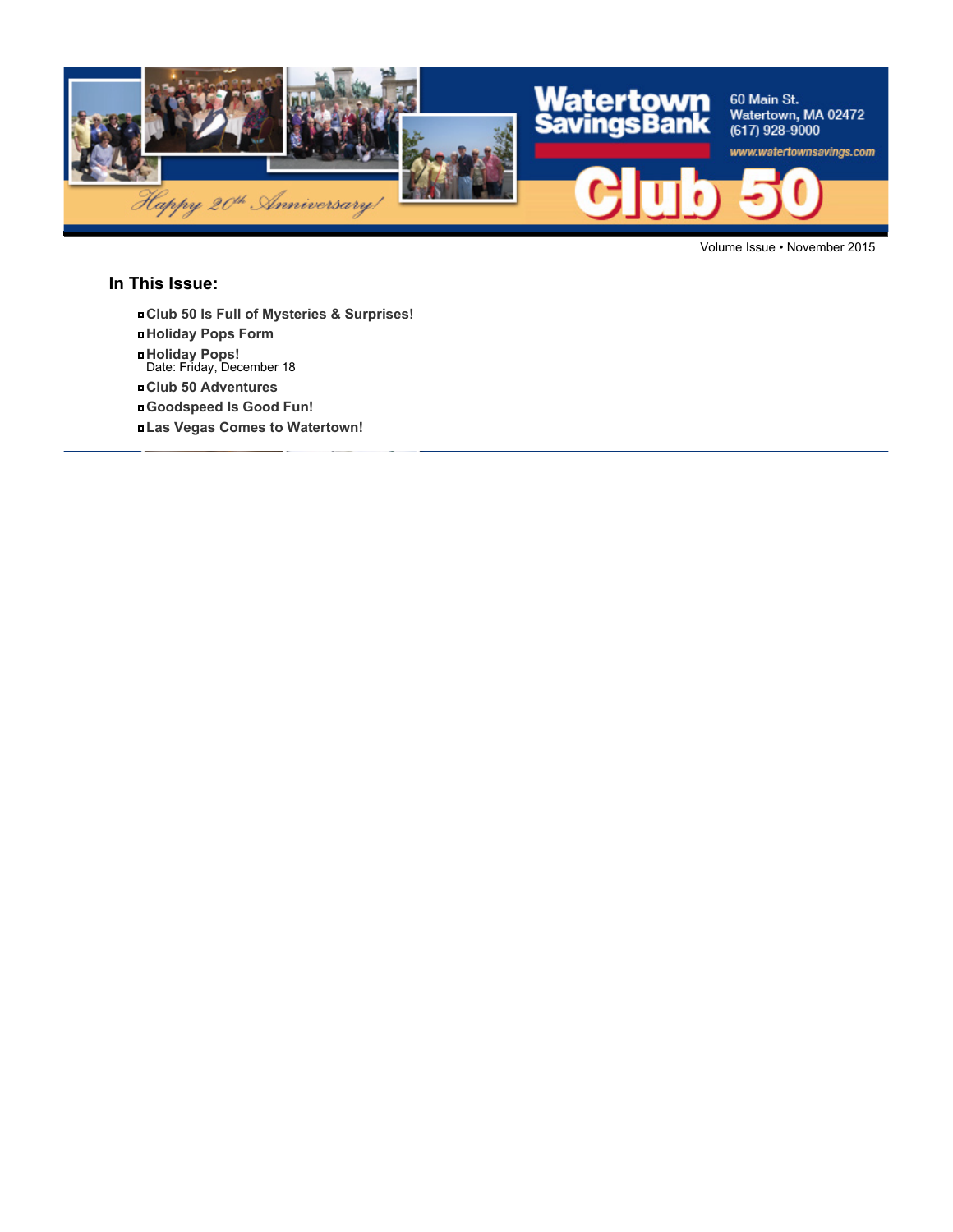

### **The Latest**

# **Club 50 Is Full of Mysteries & Surprises!**

*Surprise!* Karen and I love **Halloween** – can you find us in the photo? It's too easy this year (a little less easy last year as part of Snow White & the Seven Dwarfs, and especially the year before as Dr. Seuss characters The Cat in the Hat and The Lorax)! For those of you who didn't have a chance to stop by for WSB's Employee Halloween contest and have asked to see our costumes, here's a glimpse of the fun we had as the "Happy Halloween" Scrabble team! (And even more fun: That's WSB Bank President Brett Dean as Donald Trump, who, true to Trump form, had to be the center of attention by jumping in to the middle of our spirited group to "photo bomb" us! But we have to thank Brett for letting us all dress up and provide some extra chuckles for our customers every Halloween!)

*Mystery!* Thank you to everyone who signed up for our **Friday, November 20, Mystery Trip**. Offering this was an "experiment" during Club 50's 20th anniversary year, so we are thrilled that we sold out on the first day of sign-up … and that we were able to get a few more spots for nearly everyone on the waiting list! We still can't reveal the trip, but you'll certainly find out in the next Club 50 eNewsletter!

*Surprise!* We have a surprise … or maybe two … in store for all of you joining us for our **Club 50 Annual Holiday Party** on either **Wednesday, December 2 or 9,** at The Westin Waltham-Boston. (Please note: Deadline for sign up was late last week, but if you would like to go, please bring in your form ASAP.) And you can thank the Club 50 Advisory Board for the ideas!

*Mystery!* Speaking of the Advisory Board, Karen and I met with them just last week to start making plans for the **2016 trips** (beyond the previously announced trips to Hawaii and Italy). What's in store? Well, nothing is written in stone, but we plan to look into overnight trips including the Hudson River Valley, Saratoga, Tanglewood, and a New York City encore, as well as day trips including Martha's Vineyard, the Cape Cod Dinner Train, Rhode Island lighthouses – and we would like to do a Mystery Trip again! All will be revealed at the 2016 Travel Seminar, so mark your calendars for January 28!

*Surprise!* And one last **Advisory Board** note: Who will be our next three **new members**? We put out the call in the last Club 50 eNewsletter and received several responses, but please feel free to let us know if you're interested! If you love to travel, want to share ideas on trips and other Club 50 events, and have time to meet with us about four times a year, this could be the Board for you!

Karen and I look forward to seeing you very soon on a trip or at the party!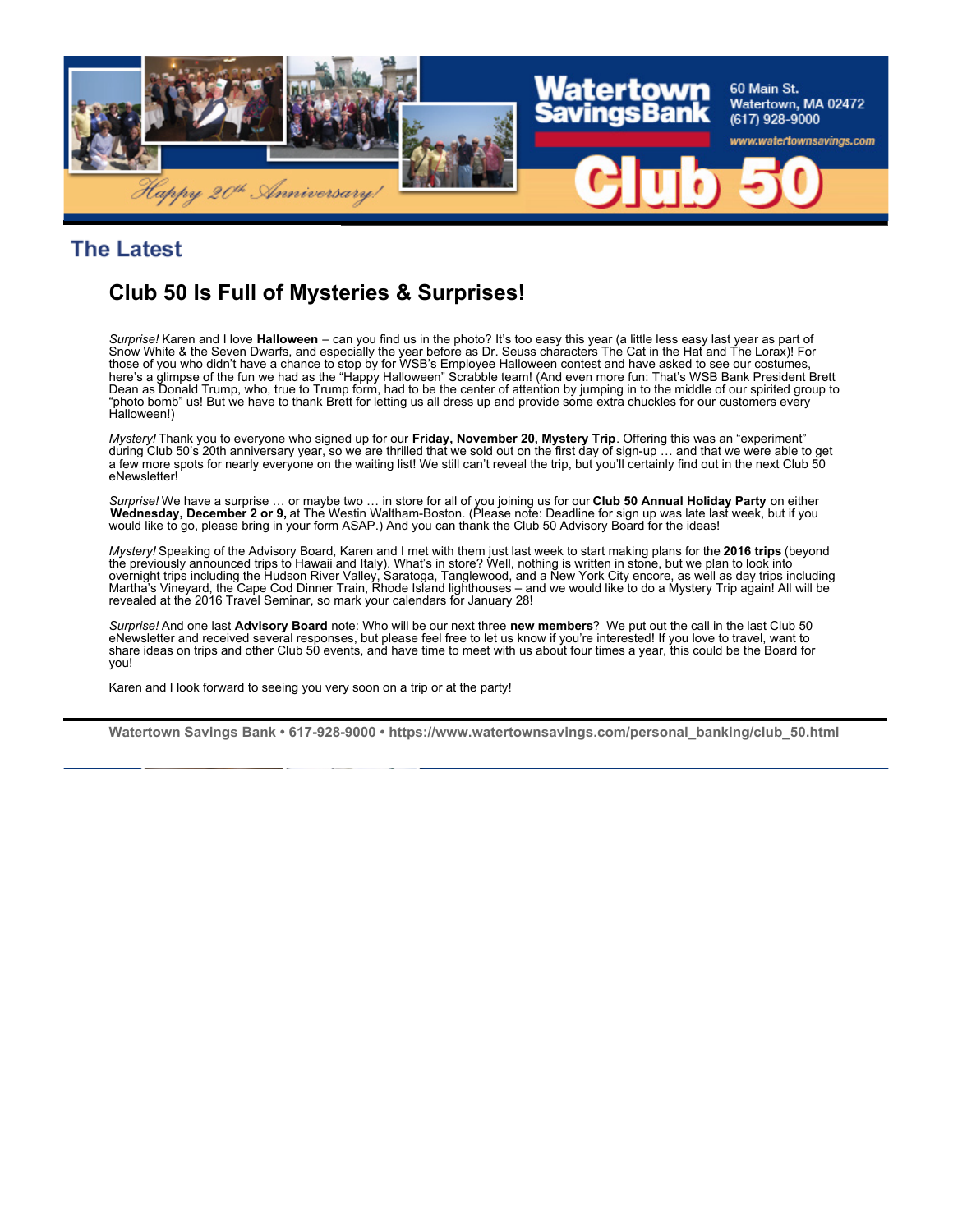

# **Holiday Pops Form**

| <b>RESERVATION FORM: Holiday Pops</b><br><b>Return to: WATERTOWN SAVINGS BANK CLUB 50</b><br>ATT: CONNIE BRACELAND 617-928-2338<br>60 MAIN STREET, WATERTOWN MA 02472                                                                                                                                                                                                                                                                                                                                                     |                                                               | 1ST DAY OF SIGN UP: THURSDAY, NOVEMBER 19<br><b>Holiday Pops</b><br>TRIP DATE: Friday, December 18<br>Price: \$175 Members \$185 Guests |       |
|---------------------------------------------------------------------------------------------------------------------------------------------------------------------------------------------------------------------------------------------------------------------------------------------------------------------------------------------------------------------------------------------------------------------------------------------------------------------------------------------------------------------------|---------------------------------------------------------------|-----------------------------------------------------------------------------------------------------------------------------------------|-------|
| Enclosed please find \$ per person as payment in full for person(s). Full payment is due at time of reservation.<br>Please make checks payable to: WATERTOWN SAVINGS BANK                                                                                                                                                                                                                                                                                                                                                 |                                                               |                                                                                                                                         |       |
|                                                                                                                                                                                                                                                                                                                                                                                                                                                                                                                           |                                                               | Phone: E-mail: E-mail:                                                                                                                  |       |
|                                                                                                                                                                                                                                                                                                                                                                                                                                                                                                                           |                                                               |                                                                                                                                         |       |
|                                                                                                                                                                                                                                                                                                                                                                                                                                                                                                                           | Traveling Companions: Traveling Companions: Special Requests: |                                                                                                                                         |       |
|                                                                                                                                                                                                                                                                                                                                                                                                                                                                                                                           |                                                               |                                                                                                                                         |       |
| I hereby give permission to Watertown Savings Bank to duplicate and use for advertising purposes, any photographs taken of me on this trip. Watertown Savings Bank Club 50<br>is organizing this event for its selected customers. The Bank uses experienced tour guides and common carriers. By signing this form you agree to hold Watertown Savings<br>Bank, Club 50, its employees, successors, agents and assigns harmless for all injuries, damages or other losses arising from their participation in this event. |                                                               |                                                                                                                                         |       |
| Signature: Date: Date: Signature: Signature:                                                                                                                                                                                                                                                                                                                                                                                                                                                                              |                                                               |                                                                                                                                         | Date: |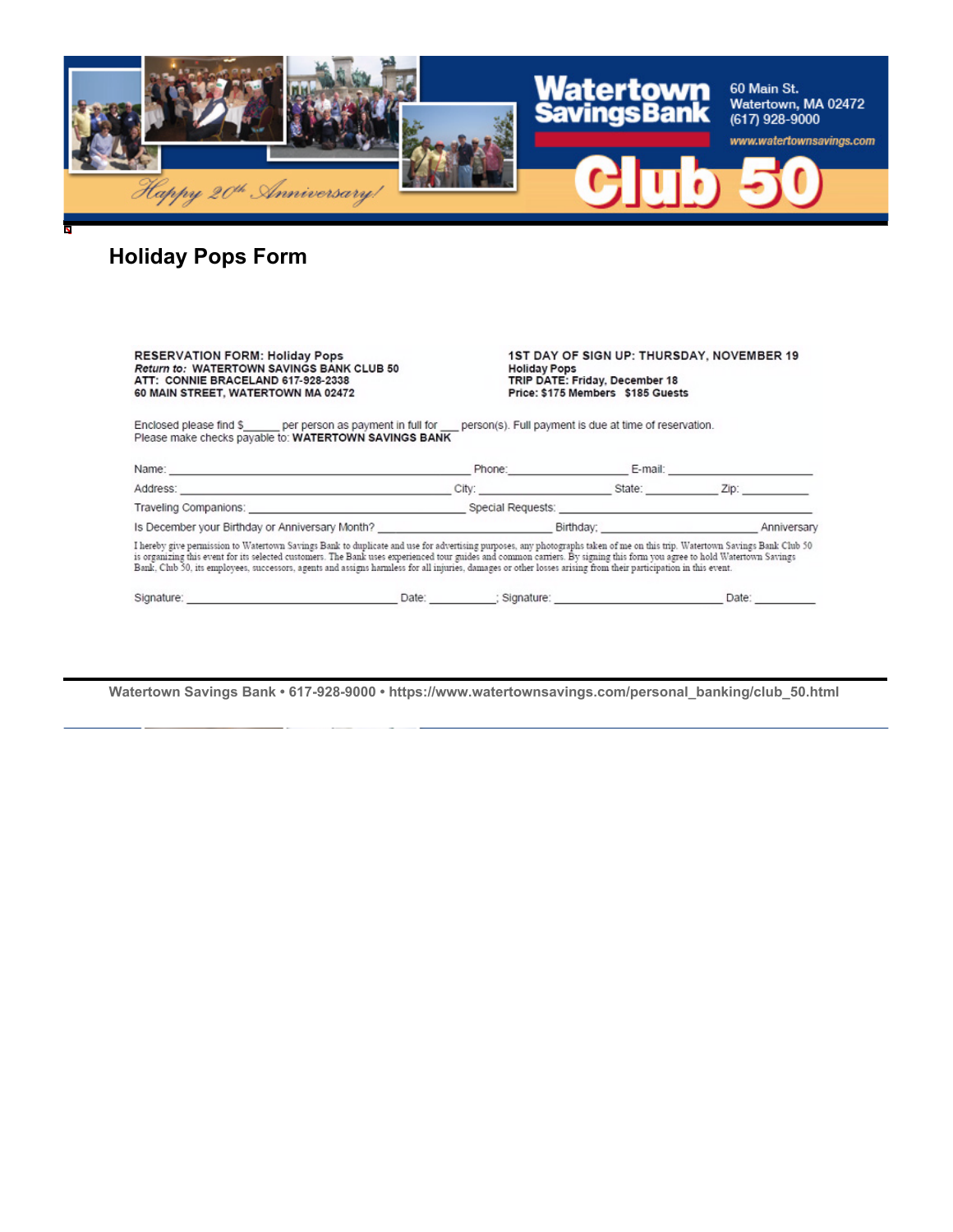

### **Club 50 Opportunities**

## **Holiday Pops!**

**Date: Friday, December 18**

First day of Signup: Thursday, November 19

#### **Price per person: \$175 Members \$185 Guests**

**Walkability: moderate:** ability to walk at a moderate pace.

Club 50's holiday celebrating doesn't end with the Holiday Parties! We're happy to attend a must-see Boston holiday event: We're on our way to historic Symphony Hall for the 2015 Holiday Pops, as conductor Keith Lockhart celebrates his 20th anniversary with the Boston Pops Orchestra. Don't miss holiday music favorites, the traditional Pops sing-a-long, and, of course, Santa.

We will start the holiday fun at 12:30 p.m. from the American Legion Post 440, 295 California Street, Newton, and be back around 7:00 p.m. We will also enjoy a family style lunch at Maggiano's Little Italy before our reserved first-balcony seating to the 4:00 p.m. matinee.

**Cancellation Policy:** Before 12/10/15 – Partial refund, minus ticket price. (If, and only if, we can find someone to take your place on the trip will we be able to grant a full refund during this time.)

After 12/10/15 – No refund.

**Please note:** Motorcoach seating is assigned according to the date & time we receive your reservation (excluding accommodations for special needs), starting 8:30 a.m. on the established first date of sign up. Non-members traveling with us must do so as the guest of a current club member. Individuals who require special attention must bring someone to assist them.

A Yankee Line, Inc. acts only as an agent for the various independent suppliers that provide hotel accommodations, transportation, sightseeing, activities, or other services connected with this tour. Such services are subject to the terms and conditions of those suppliers. A Yankee Line, Inc. and their respective employees, agents, representatives, and assigns accept no liability whatsoever for any injury, damages or expenses of any kind due to sickness, weather, strikes, hostilities, wars, terrorist acts, acts of nature, local laws or other such causes. A Yankee Line, Inc. is not responsible for any baggage or personal effects of any individuals participating in the tours/trips arranged by A Yankee Line, Inc.

**The reservation form is available on the left column of this page – see Forms.**

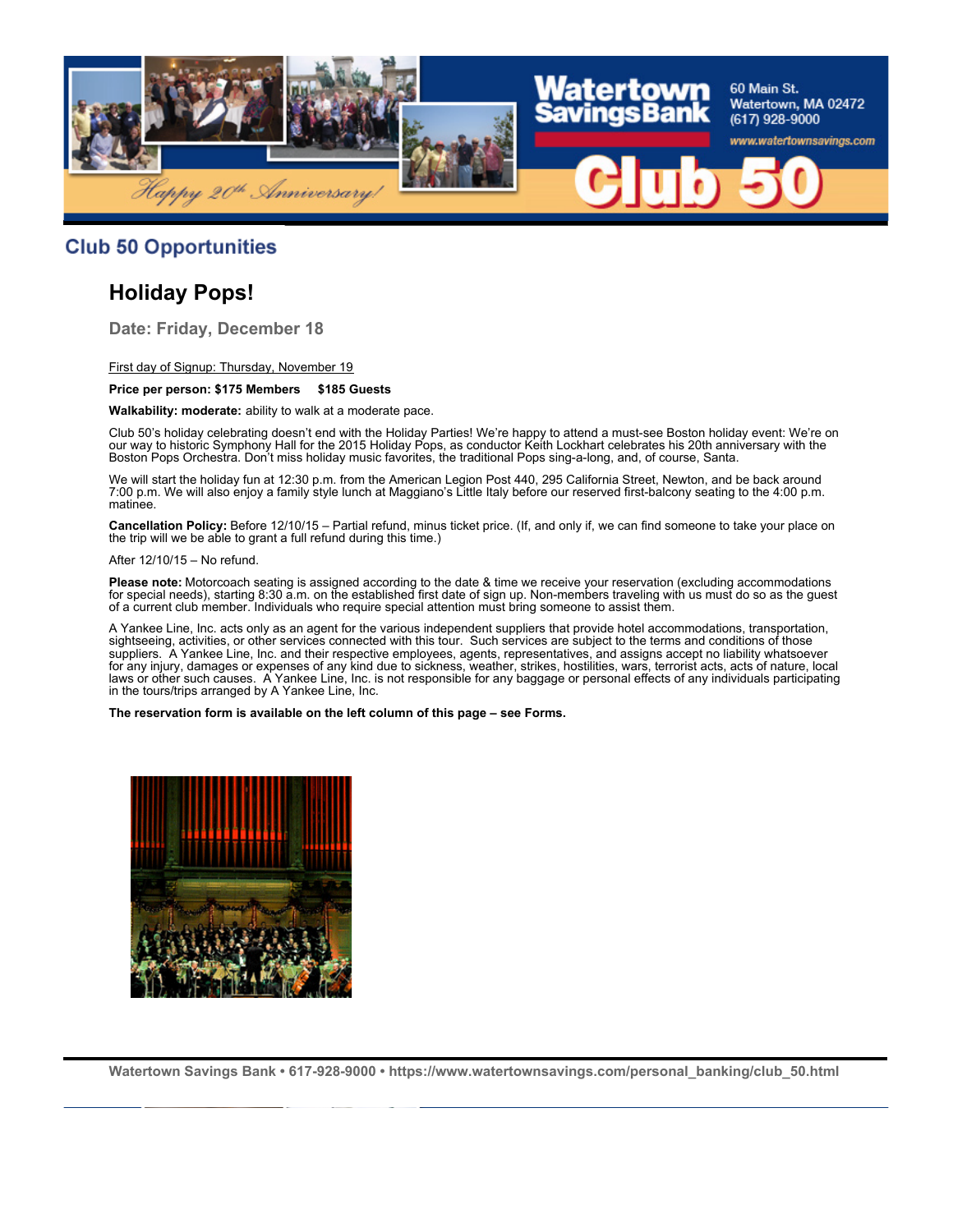

### **Club 50 Adventures**

**Mystery Trip!** Friday, November 20

**Holiday Pops, Symphony Hall in Boston** Friday, December 18`

**Southern California New Year's Celebration** December 29-January 3

**Hawaiian Adventure** March 30-April 9, 2016

**Northern Italy Tour** September 19-30, 2016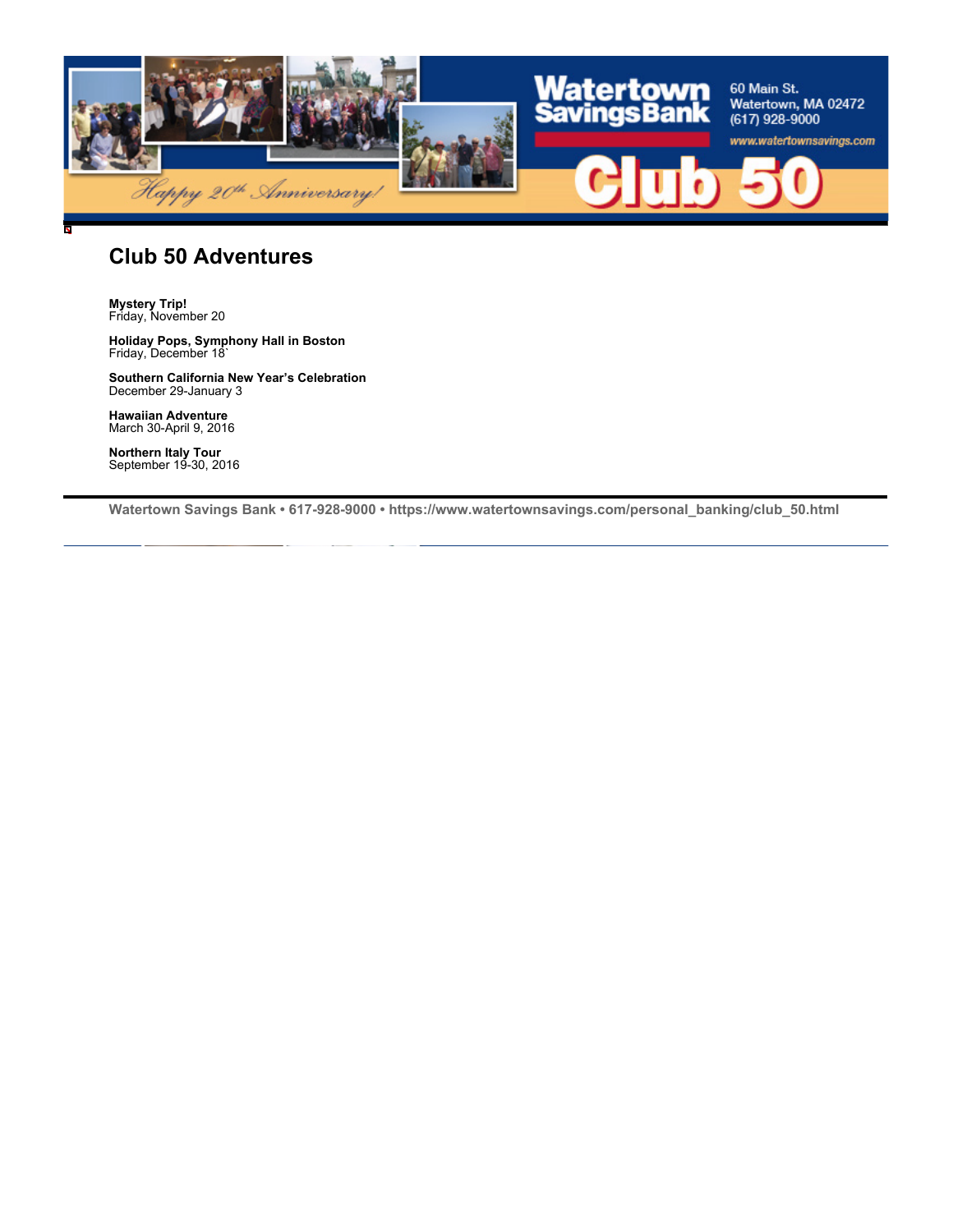

## **Featured Photo**

# **Goodspeed Is Good Fun!**

JoAnn Agrillo, Kitty Tulipano, Donna Power, and Maureen Mello *(left to right)* had a beautiful late-fall-foliage view of the Connecticut River while they dined at the Gelston House Restaurant in East Haddam before taking just a few steps next door to the **Goodspeed Opera House** for the first-rate *A Wonderful Life!* And we're not too proud to admit that we all teared up at the musical version of the holiday classic – for which Goodspeed lived up to its two regional Tony Awards and for also being known as "The Home of the American Musical."

Want to see more Club 50 photos of our October day trip, along with other trips we took this year? Just click on WSB Photo Album in red on the left or find us on Facebook at Watertown Savings Bank-Massachusetts!